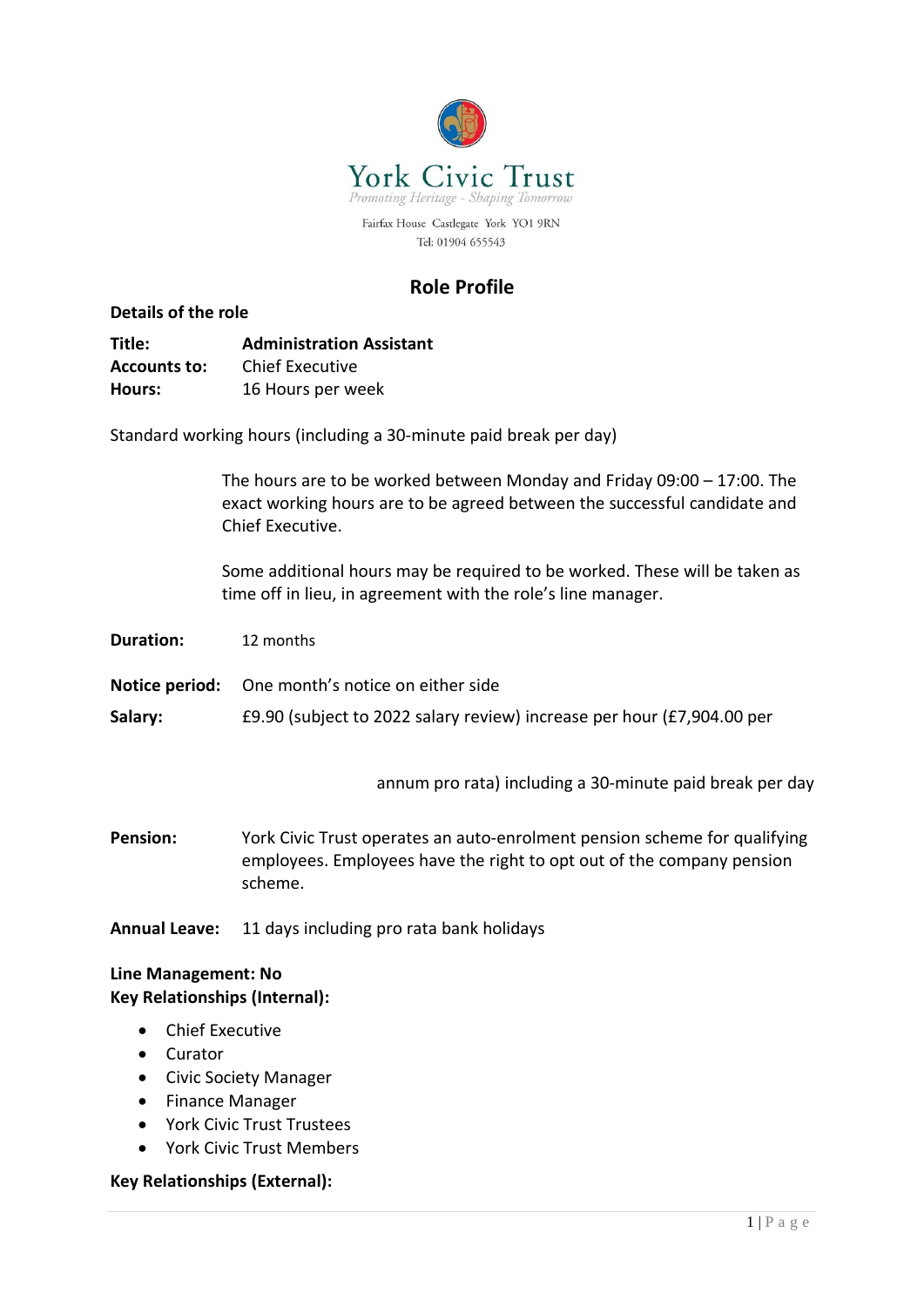• York Civic Trust Partners

# **ABOUT YORK CIVIC TRUST**

York Civic Trust, a Registered Charity, is a membership organization that celebrates the heritage of York and how it can be used to inform and shape the development of the city. The Civic Trust operates an Accredited museum - Fairfax House, Castlegate, York (the building is owned by York Conservation Trust). The Georgian townhouse, opened to the public in 1984 after a significant conservation and restoration programme undertaken by the Civic Trust. Working collaboratively with other key civic stakeholders including the University of York, City of York Council, York Museums Trust, York BID and Make-it-York the Civic Trust actively promotes, comments and informs the development of the city. Understanding the pressures on a 21st century city – traffic, the natural environment and quality of life for residents are also priorities for the Trust who co-ordinate a multi-body Transport Advisory Group to inform city-wide strategy.

The Civic Trust works in partnership with the Department of Archaeology of the University of York in organizing 'the planning club' an opportunity for post-graduate student to gain 'live' experience in reviewing and providing informed comments on planning applications as they affect the whole city of York.

The Trust organizes a long running programme of events and activities open to members and the wider public provides opportunities to gain a greater understanding of the city and its surroundings, and of conservation issues.

The organization is committed to creating opportunities for the population of York and its visitors to engage with and participate in celebrating, valuing and raising awareness of the city's heritage in its many and diverse forms. The Civic Trust's ongoing 'blue' plaque programme records significant individuals, events and places within the city.

Since 1946 the Civic Trust has undertaken to develop civic amenities for the benefit of York's residents – this has included the foundation of the University of York, the closure of Deangate to traffic and the restoration of the Lord Mayor's Mansion House and Peasholme House. The Trust continues this work through the delivery of city enhancement projects both large and small.

York Civic Trust's governing body is its Board of Trustees drawn from its membership. A small team of employees (less than 15) are supported by a strong base of over 200 volunteers and advisors.

For more information about York Civic Trust visit [www.yorkcivictrust.co.uk](http://www.yorkcivictrust.co.uk/) and Fairfax House visit [www.fairfaxhouse.co.uk](http://www.fairfaxhouse.co.uk/) .

# **ROLE SUMMARY**

This role is a key part of York Civic Trust's overall vision of 'promoting heritage, shaping tomorrow'. As Administration Assistant you will work directly to the Chief Executive and assist in co-ordinating and delivering the administration across the organisation. You will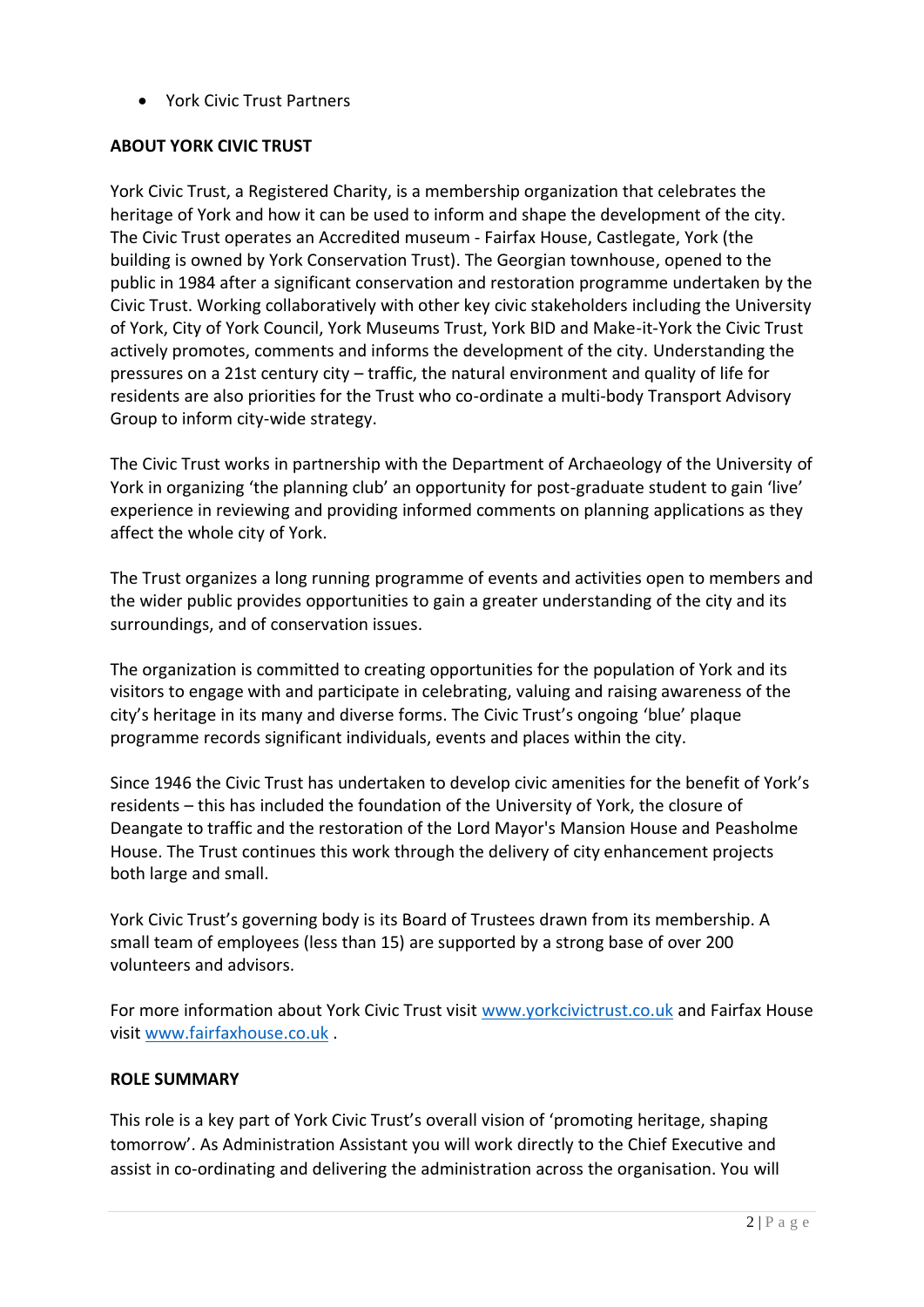work closely with the Chief Executive, Finance Manager, the Curator and Civic Society Manager.

# **ABOUT YOU: What you will bring to the role**

You will be thorough in your approach and have a desire to be organised, solve problems and be creative. You will be able to work independently, enjoy and excel in working as part of a small friendly team.

You will bring fresh ideas to improve the efficiency of the charity's administration. You will bring a reliable and consistent approach to your work. You will have a practical and adaptive approach and a desire to provide high standards of communication and organisation.

You will have an interest in history and culture, museums, heritage and placemaking.

#### **KEY RESPONSIBILITIES:**

This role will provide administrative support for the core functions of the organisation. You will support the business by:

- Co-ordinating and setting up meetings, ensuring agendas, minutes and papers are in place and circulated on time
- Monitoring and reporting progress against actions from meetings
- Liaising with, and supporting, the Chairs of the charity's various committees, subcommittees and advisory groups
- Ensuring that all the charity's office, digital and paper processes and filing are kept up to date and well-managed.
- Assist in improving the efficiency and administration of the Civic Trust offices in order to deliver its objectives more effectively
- Act as a first point of contact with York Civic Trust membership and assist in organizing member activities
- General Administration duties including answering telephone or email enquiries

### **OTHER DUTIES AND REQUIREMENTS**

- Deliver a consistently high level of customer service.
- Provide cover for museum front of house activities including: sales, admissions and cash handling when required
- Undertake any other duties that may be reasonably requested by your line managers.
- Attend staff meetings and any training courses as required to meet the requirements

### **What we are looking for in an Administration Assistant …**

| <b>Experience</b> | Essential/ |
|-------------------|------------|
|                   | Desirable  |